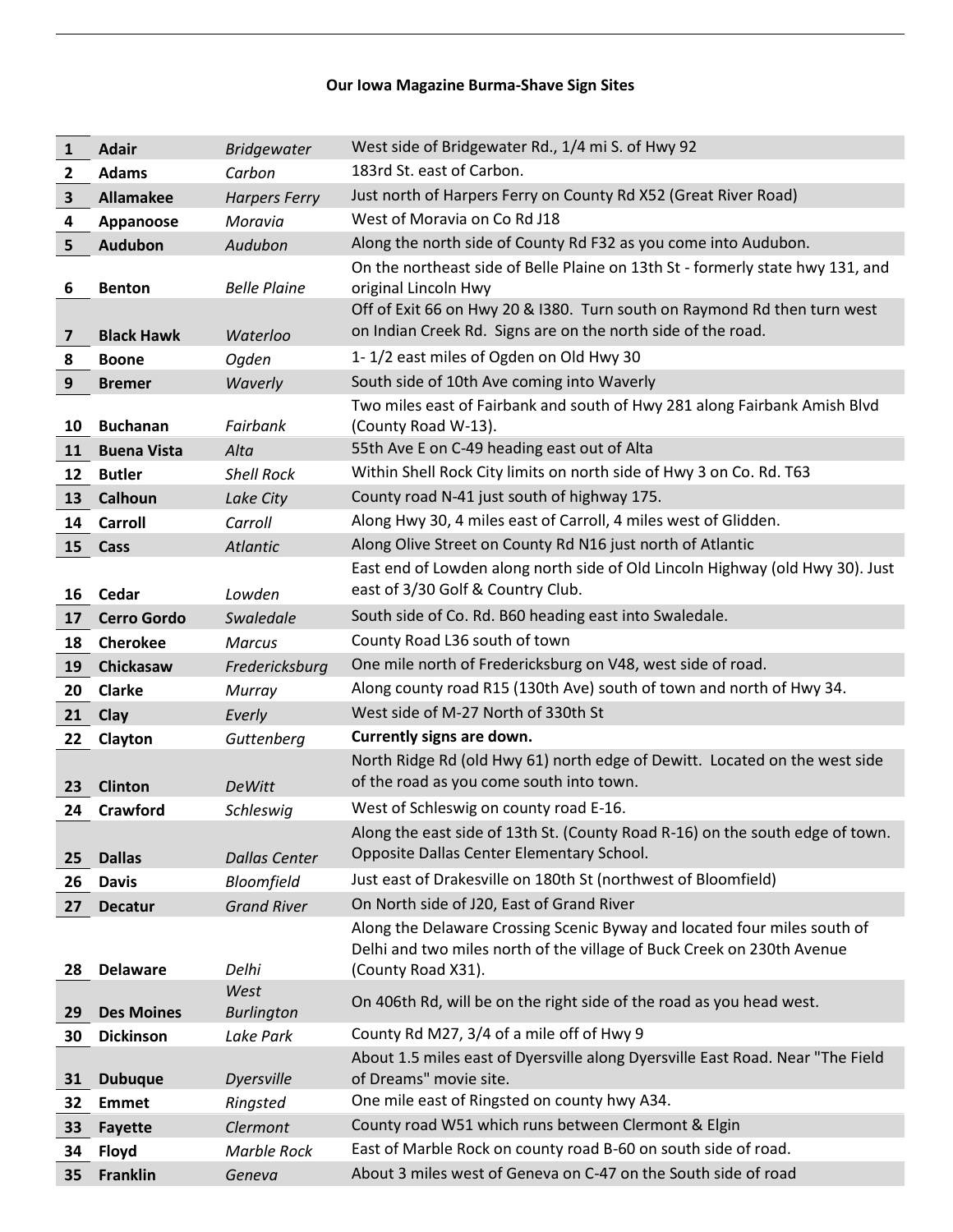| 36       | <b>Fremont</b>             | Tabor                           | Waubaonsie Ave (county road J-10) west of Hwy 275.                                                    |
|----------|----------------------------|---------------------------------|-------------------------------------------------------------------------------------------------------|
| 37       | Greene                     | Jefferson                       | East of town along "Old Hwy 30" (county road E53) on north side of road.                              |
| 38       | Grundy                     | Conrad                          | Two miles west of Conrad on county road D67 near intersection with Hwy 14.                            |
| 39       | Guthrie                    | Menlo                           | 3/4 east of town on White Pole Rd                                                                     |
| 40       | <b>Hamilton</b>            | <b>Webster City</b>             | W Second St on west side of town                                                                      |
| 41       | <b>Hancock</b>             | <b>Britt</b>                    | West of Britt on 225th Street (aka Old Hwy 18)                                                        |
| 42       | Hardin                     | Alden                           | County Hwy S27 South of Alden (between Hwy 20 & the town of Alden)                                    |
| 43       | Harrison                   |                                 | Signs have been removed - Sorry!                                                                      |
|          |                            |                                 | East side of Salem along county road J 20 (aka Salem Rd). 2.5 miles west of                           |
| 44       | <b>Henry</b>               | Salem                           | Route 218/27.                                                                                         |
| 45       | Howard                     | Lime Springs                    | East of Lime Springs on County Road A23 across from Pleasant Hill Cemetery.                           |
|          |                            |                                 | County Road C44 (First Ave. North) on Humboldt County Historical Association                          |
| 46       | Humboldt                   | Dakota City                     | property.<br>One mile south of Galva on County Road M-25                                              |
| 47       | Ida                        | Galva                           | County road V-52, just north of Millersburg.                                                          |
| 48       | lowa                       | Millersburg                     | North of Preston on 435th Ave (county road Z-34).                                                     |
| 49       | Jackson                    | Preston                         | Along county highway S6G south of town                                                                |
| 50       | Jasper<br><b>Jefferson</b> | <b>Prairie City</b><br>Packwood | South of Packwood on County Rd V-63.                                                                  |
| 51       | Johnson                    | Solon                           | Northwest edge of Solon along Hwy 382.                                                                |
| 52       |                            | Anamosa                         | Just northwest of Anamosa on Ridge Rd (Co Rd E28)                                                     |
| 53       | Jones<br><b>Keokuk</b>     |                                 | North of Sigourney on County Road V45, on West side of road                                           |
| 54       | Kossuth                    | Sigourney                       | Along McGregor St going west out of Algona                                                            |
| 55<br>56 |                            | Algona<br><b>West Point</b>     | West of West Point on South side of County Road J40                                                   |
| 57       | Lee<br>Linn                | Lisbon                          | Commercial St. East of town, just off Main St (Old Hwy 30)                                            |
| 58       | Louisa                     | Wapello                         | Along County Road G62 West of Wapelllo                                                                |
| 59       | Lucas                      | Chariton                        | 800 ft north of the Hwy 34 & County Road S23 intersection                                             |
| 60       | Lyon                       | George                          | Along County Road L-14 north of town on the west side.                                                |
| 61       | <b>Madison</b>             | St. Charles                     | North side of Co. Rd G50, East of St. Charles                                                         |
| 62       | <b>Mahaska</b>             | Oskaloosa                       | Northeast of town on 220th Street. On County Road G39 and east of Hwy 63.                             |
| 63       | <b>Marion</b>              | <b>Bussey</b>                   | Four miles west of Bussey on county highway G71                                                       |
| 64       | <b>Marshall</b>            | <b>State Center</b>             | Just south of intersection of 3rd St, and 9th Ave - 9th Ave is Old Hwy 30                             |
|          |                            |                                 |                                                                                                       |
| 65       |                            |                                 |                                                                                                       |
| 66       | <b>Mills</b>               | Malvern                         | North of Malvern on County Rd L63 just off of Hwy 34 on the west side of the<br>road.                 |
| 67       | <b>Mitchell</b>            | St. Ansgar                      | Along county road A38, 3/4 mile from St. Ansgar                                                       |
| 68       | <b>Monona</b>              | Ute                             | On County Hwy E34 one mile west of Ute                                                                |
|          | <b>Monroe</b>              | Albia                           | 3 miles north of Albia, at the junction of Hwy 5 & 170th St.                                          |
| 69       | <b>Montgomery</b>          | <b>Red Oak</b>                  | 1/2 mile east of Red Oak north side of 200th St                                                       |
| 70       | <b>Muscatine</b>           | West Liberty                    | Going into West Liberty from I-80 on 120th St (County Road X40)                                       |
| 71       | O'Brien                    | Paullina                        | 1/2 mile south of Paullina on Co Rd L48                                                               |
| 72       | Osceola                    |                                 | Signs have been removed - Sorry!                                                                      |
| 73       | Page                       | Clarinda                        | Placed on North 12th St; outbound coming into Clarinda                                                |
| 74       | <b>Palo Alto</b>           | Emmetsburg                      | On County Rd N40 on north edge of Emmetsburg                                                          |
|          |                            |                                 | Southwest of Kingsley on south side of C-70. (just west of Hwy 140 and C-70                           |
| 75       | Plymouth                   | Kingsley                        | intersection).                                                                                        |
|          |                            |                                 | On east end of town just off of Hwy 3. Turn north on NE 6th St, signs are on                          |
| 76       | <b>Pocahontas</b>          | Pocahontas                      | the west side of the road.                                                                            |
| 77       | <b>Polk</b>                | Farrar                          | 1.5 miles south of Farrar along NE 112th Street. Just south of its intersection<br>with NE 126th Ave. |